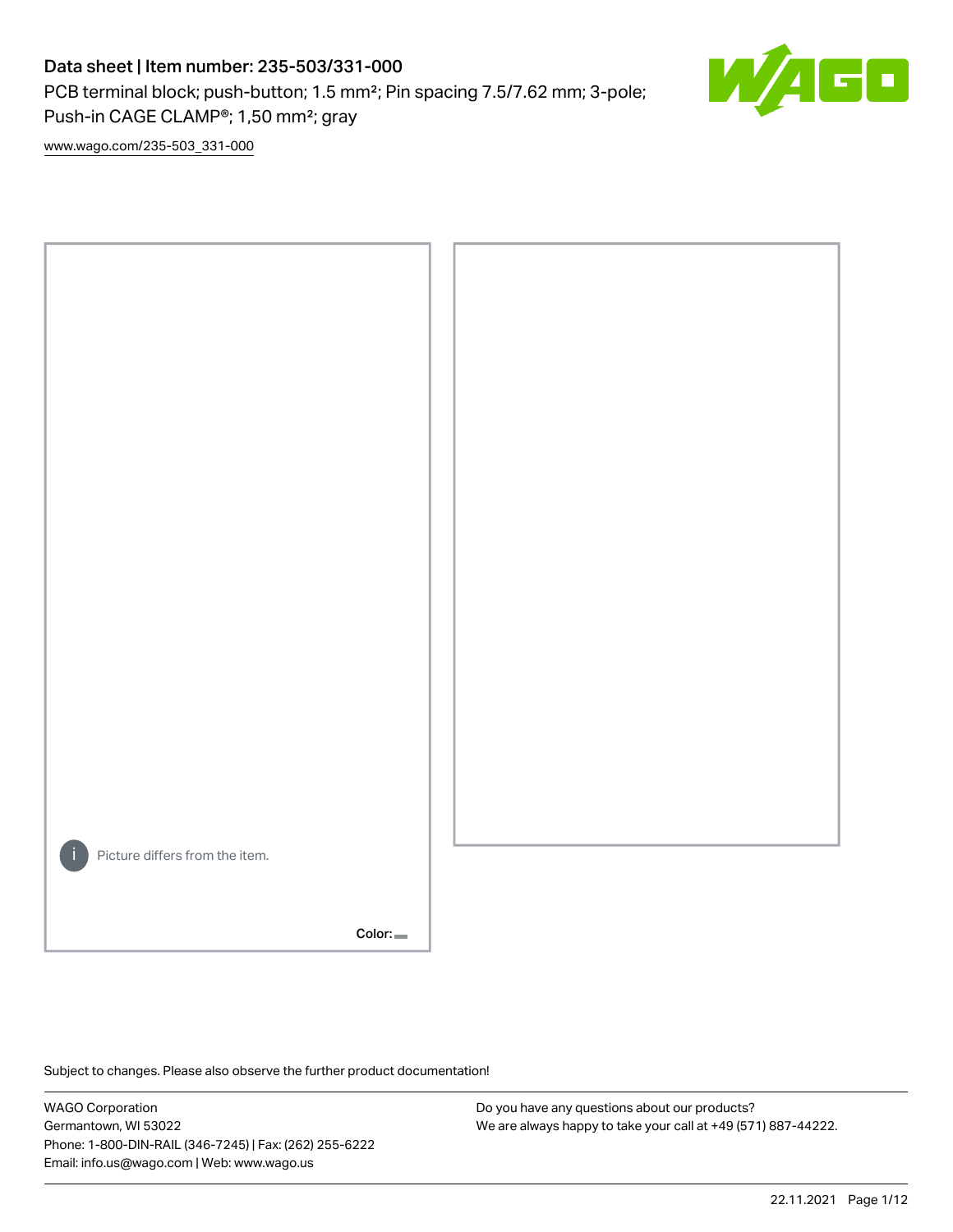

Dimensions in mm

 $L =$  (pole no. x pin spacing) + 1.5 mm

#### Item description

- **PCB terminal strips with push-buttons**
- **Push-in terminations of solid and ferruled conductors**
- $\blacksquare$ Convenient termination/removal of fine-stranded conductors via push-buttons
- Set to metric or inch pin spacing by compressing terminal strips or pulling them apart

Subject to changes. Please also observe the further product documentation!

WAGO Corporation Germantown, WI 53022 Phone: 1-800-DIN-RAIL (346-7245) | Fax: (262) 255-6222 Email: info.us@wago.com | Web: www.wago.us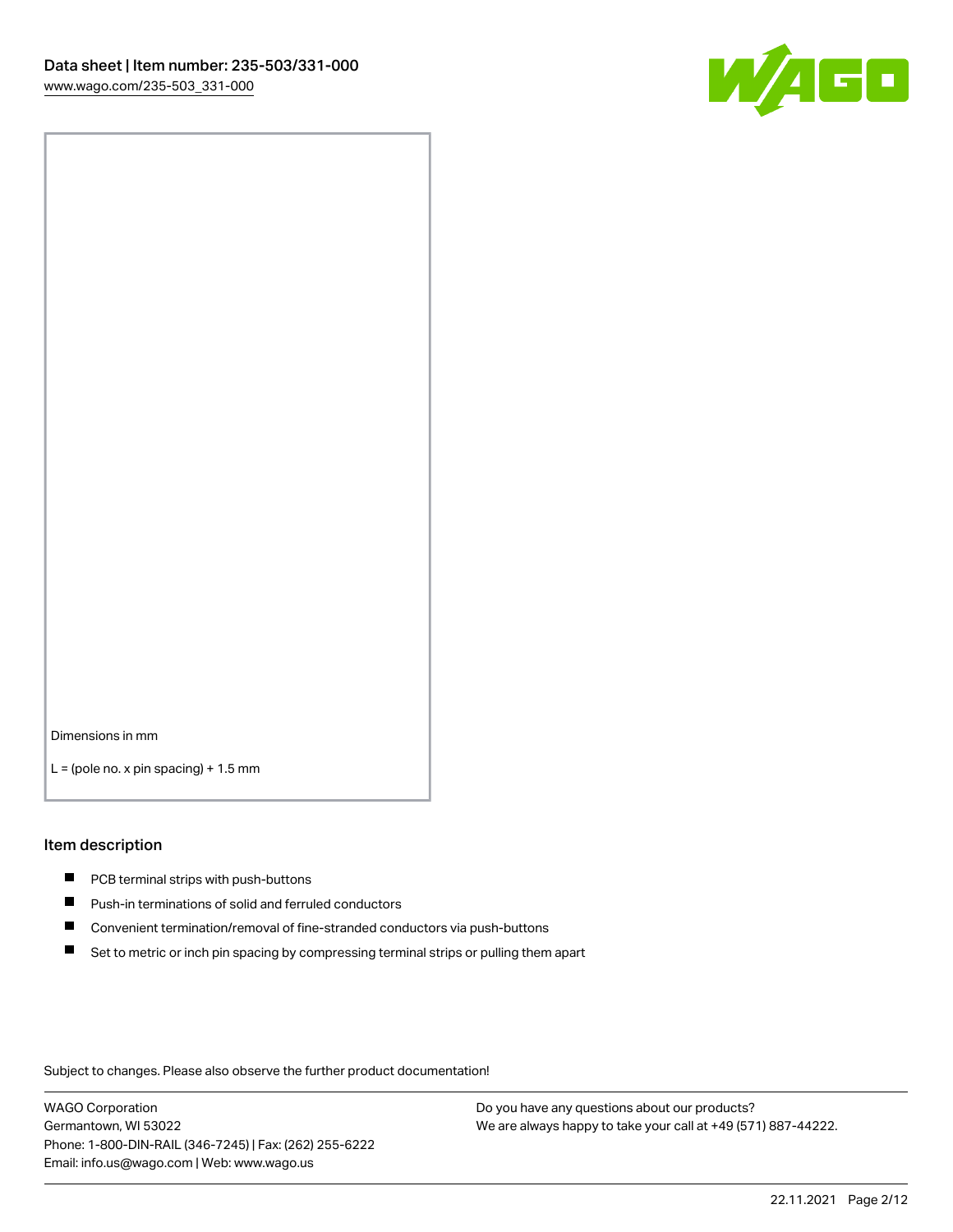

# Data

| Variants: | Other pole numbers                                               |
|-----------|------------------------------------------------------------------|
|           | Other colors                                                     |
|           | Mixed-color PCB connector strips                                 |
|           | Direct marking                                                   |
|           | Versions for Exi                                                 |
|           | Other versions (or variants) can be requested from WAGO Sales or |
|           | configured at https://configurator.wago.com/                     |

## Electrical data

### IEC Approvals

| Ratings per                 | IEC/EN 60664-1                                                        |
|-----------------------------|-----------------------------------------------------------------------|
| Rated voltage (III / 3)     | 400 V                                                                 |
| Rated surge voltage (III/3) | 6 <sub>kV</sub>                                                       |
| Rated voltage (III/2)       | 630 V                                                                 |
| Rated surge voltage (III/2) | 6 kV                                                                  |
| Nominal voltage (II/2)      | 1000 V                                                                |
| Rated surge voltage (II/2)  | 6 kV                                                                  |
| Rated current               | 17.5A                                                                 |
| Legend (ratings)            | $(III / 2)$ $\triangle$ Overvoltage category III / Pollution degree 2 |

#### UL Approvals

| Approvals per                  | UL 1059 |
|--------------------------------|---------|
| Rated voltage UL (Use Group B) | 300 V   |
| Rated current UL (Use Group B) | 10 A    |
| Rated voltage UL (Use Group D) | 300 V   |
| Rated current UL (Use Group D) | 10 A    |

# CSA Approvals

| Approvals per                   | CSA   |
|---------------------------------|-------|
| Rated voltage CSA (Use Group B) | 300 V |
| Rated current CSA (Use Group B) | 15 A  |

Subject to changes. Please also observe the further product documentation!

WAGO Corporation Germantown, WI 53022 Phone: 1-800-DIN-RAIL (346-7245) | Fax: (262) 255-6222 Email: info.us@wago.com | Web: www.wago.us Do you have any questions about our products?

We are always happy to take your call at +49 (571) 887-44222.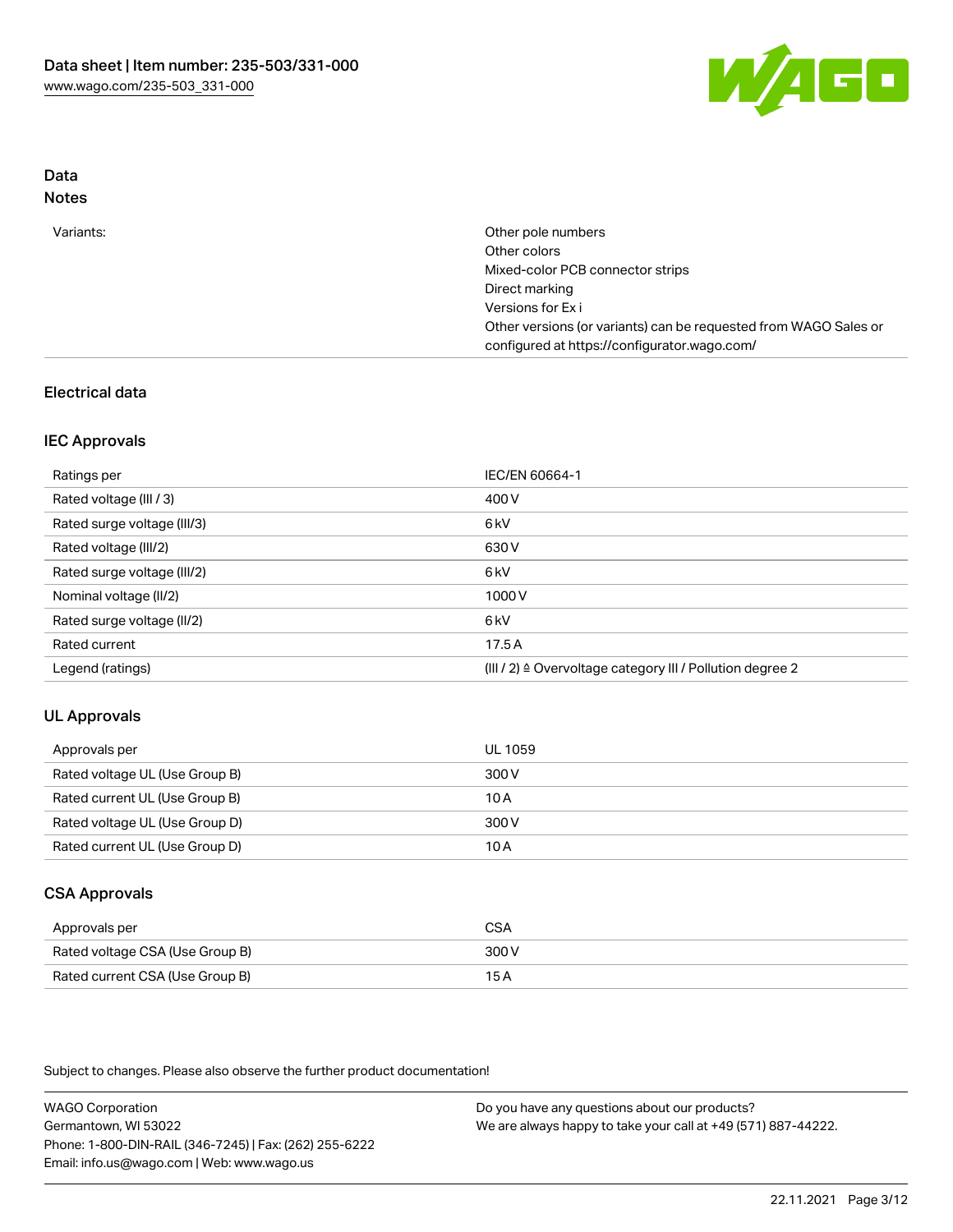

### Connection data

| Total number of connection points |  |
|-----------------------------------|--|
| Total number of potentials        |  |
| Number of connection types        |  |
| Number of levels                  |  |

# Connection 1

| Connection technology                             | Push-in CAGE CLAMP®                     |
|---------------------------------------------------|-----------------------------------------|
| Actuation type                                    | Push-button                             |
| Solid conductor                                   | $0.21.5$ mm <sup>2</sup> / 20  14 AWG   |
| Fine-stranded conductor                           | $0.75$ 1.5 mm <sup>2</sup> / 20  14 AWG |
| Fine-stranded conductor; with insulated ferrule   | $0.251$ mm <sup>2</sup>                 |
| Fine-stranded conductor; with uninsulated ferrule | $0.251$ mm <sup>2</sup>                 |
| Strip length                                      | $910$ mm / 0.35  0.39 inch              |
| Conductor connection direction to PCB             | 0°                                      |
| Number of poles                                   | 3                                       |
|                                                   |                                         |

# Physical data

| Pin spacing                          | 7.5/7.62 mm / 0.295/0.3 inch |
|--------------------------------------|------------------------------|
| Width                                | 24 mm / 0.945 inch           |
| Height                               | 19.1 mm / 0.752 inch         |
| Height from the surface              | 15.5 mm / 0.61 inch          |
| Depth                                | 12.5 mm / 0.492 inch         |
| Solder pin length                    | 3.6 <sub>mm</sub>            |
| Solder pin dimensions                | $0.4 \times 0.8$ mm          |
| Drilled hole diameter with tolerance | 1 <sup>(+0.1)</sup> mm       |

# PCB contact

| PCB Contact                         | THT                                      |
|-------------------------------------|------------------------------------------|
| Solder pin arrangement              | over the entire terminal strip (in-line) |
| Number of solder pins per potential |                                          |

#### Material data

Color and the color of the color of the color of the color of the color of the color of the color of the color

Subject to changes. Please also observe the further product documentation! Material group I

| <b>WAGO Corporation</b>                                | Do you have any questions about our products?                 |
|--------------------------------------------------------|---------------------------------------------------------------|
| Germantown, WI 53022                                   | We are always happy to take your call at +49 (571) 887-44222. |
| Phone: 1-800-DIN-RAIL (346-7245)   Fax: (262) 255-6222 |                                                               |
| Email: info.us@wago.com   Web: www.wago.us             |                                                               |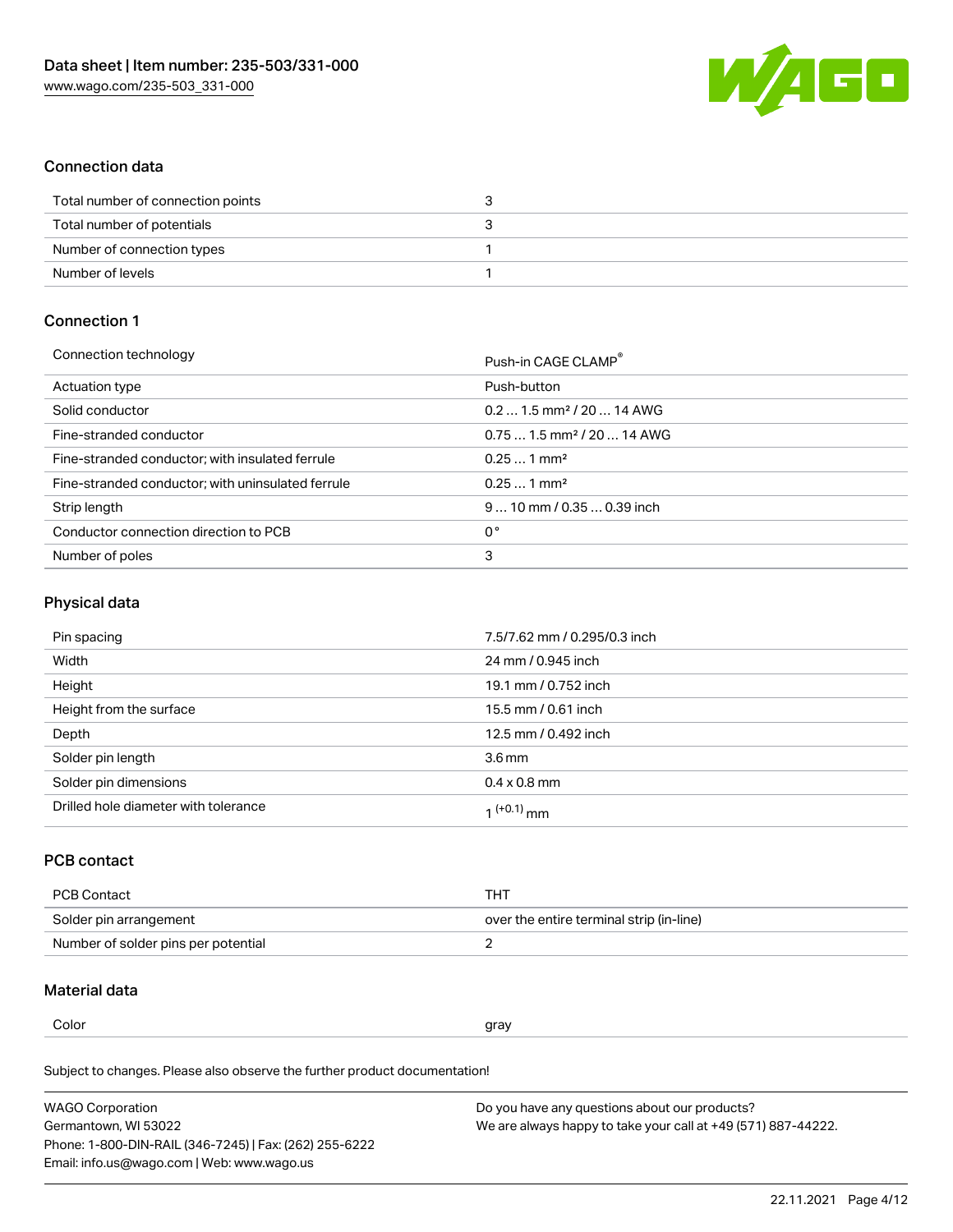[www.wago.com/235-503\\_331-000](http://www.wago.com/235-503_331-000)



| Material group              |                                       |
|-----------------------------|---------------------------------------|
| Insulation material         | Polyamide (PA66)                      |
| Flammability class per UL94 | V <sub>0</sub>                        |
| Clamping spring material    | Chrome nickel spring steel (CrNi)     |
| Contact material            | Electrolytic copper $(E_{\text{Cl}})$ |
| Contact plating             | tin-plated                            |
| Fire load                   | 0.061 MJ                              |
| Weight                      | 2.9g                                  |
|                             |                                       |

#### Environmental requirements

| Limit temperature range | $. +105 °C$ |
|-------------------------|-------------|
| .                       | -60         |

### Commercial data

| Product Group         | 4 (Printed Circuit) |
|-----------------------|---------------------|
| PU (SPU)              | 200 (50) Stück      |
| Packaging type        | box                 |
| Country of origin     | <b>CN</b>           |
| <b>GTIN</b>           | 4044918830652       |
| Customs tariff number | 85369010000         |

## Approvals / Certificates

#### Country specific Approvals

|      |                                                     |                                 | Certificate   |
|------|-----------------------------------------------------|---------------------------------|---------------|
| Logo | Approval                                            | <b>Additional Approval Text</b> | name          |
|      | <b>CCA</b>                                          | EN 60947                        | NTR NL-       |
|      | <b>DEKRA Certification B.V.</b>                     |                                 | 7144          |
|      | <b>CCA</b>                                          | EN 60998                        | <b>NTR NL</b> |
|      | DEKRA Certification B.V.                            |                                 | 6919          |
|      | <b>CCA</b>                                          | EN 60947-7-4                    | NTR NL-       |
|      | <b>DEKRA Certification B.V.</b>                     |                                 | 7774          |
|      | <b>KEMA/KEUR</b><br><b>DEKRA Certification B.V.</b> | EN 60947                        | 2160584.38    |

Subject to changes. Please also observe the further product documentation!

WAGO Corporation Germantown, WI 53022 Phone: 1-800-DIN-RAIL (346-7245) | Fax: (262) 255-6222 Email: info.us@wago.com | Web: www.wago.us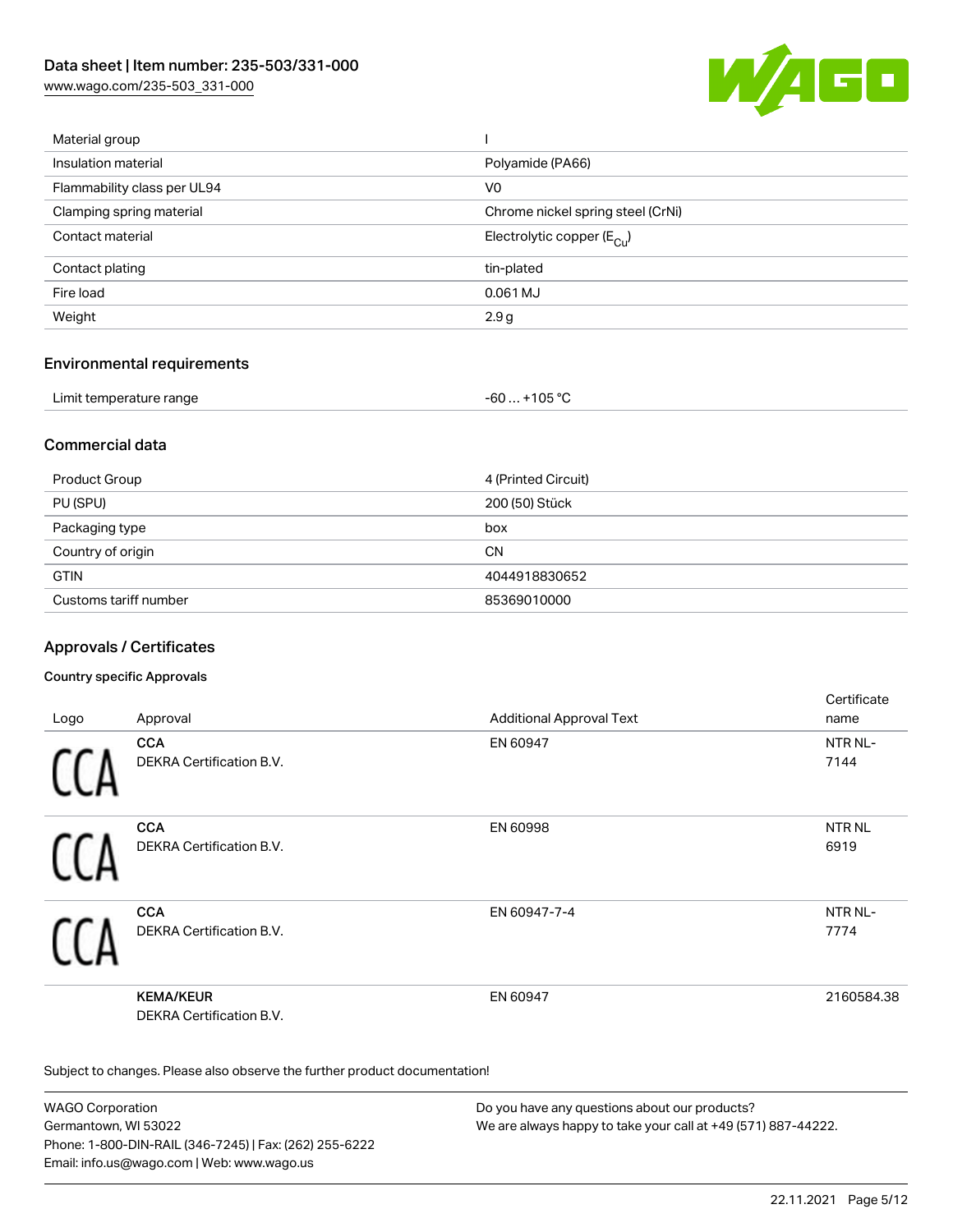



| VDE                                   | EN 60947 |  |
|---------------------------------------|----------|--|
| VDE Prüf- und Zertifizierungsinstitut |          |  |
|                                       |          |  |

#### Ship Approvals

| Logo | Approval                                  | <b>Additional Approval Text</b> | Certificate<br>name               |
|------|-------------------------------------------|---------------------------------|-----------------------------------|
| ABS. | <b>ABS</b><br>American Bureau of Shipping |                                 | $19-$<br>HG1869876-<br><b>PDA</b> |
|      | <b>DNV GL</b>                             | -                               | TAE000016Z                        |
|      | Det Norske Veritas, Germanischer Lloyd    |                                 |                                   |

#### UL-Approvals

|      |                               |                          | Certificate |
|------|-------------------------------|--------------------------|-------------|
| Logo | Approval                      | Additional Approval Text | name        |
|      | UL                            | $\overline{\phantom{a}}$ | E45172      |
| Б    | UL International Germany GmbH |                          |             |

### Optional accessories

| Ferrule |                                                                                                                        |                      |
|---------|------------------------------------------------------------------------------------------------------------------------|----------------------|
|         | Item no.: 216-101<br>Ferrule; Sleeve for 0.5 mm <sup>2</sup> / AWG 22; uninsulated; electro-tin plated; silver-colored | www.wago.com/216-101 |
|         |                                                                                                                        |                      |
|         | Item no.: 216-104                                                                                                      | www.wago.com/216-104 |
|         | Ferrule; Sleeve for 1.5 mm <sup>2</sup> / AWG 16; uninsulated; electro-tin plated; silver-colored                      |                      |
|         | Item no.: 216-106                                                                                                      |                      |
|         | Ferrule; Sleeve for 2.5 mm <sup>2</sup> / AWG 14; uninsulated; electro-tin plated; silver-colored                      | www.wago.com/216-106 |
|         | Item no.: 216-107                                                                                                      |                      |
|         | Ferrule; Sleeve for 4 mm <sup>2</sup> / AWG 12; uninsulated; electro-tin plated                                        | www.wago.com/216-107 |
|         | Item no.: 216-108                                                                                                      |                      |
|         | Ferrule; Sleeve for 6 mm <sup>2</sup> / AWG 10; uninsulated; electro-tin plated; silver-colored                        | www.wago.com/216-108 |
|         |                                                                                                                        |                      |

Subject to changes. Please also observe the further product documentation!

| <b>WAGO Corporation</b>                                | Do you have any questions about our products?                 |
|--------------------------------------------------------|---------------------------------------------------------------|
| Germantown, WI 53022                                   | We are always happy to take your call at +49 (571) 887-44222. |
| Phone: 1-800-DIN-RAIL (346-7245)   Fax: (262) 255-6222 |                                                               |
| Email: info.us@wago.com   Web: www.wago.us             |                                                               |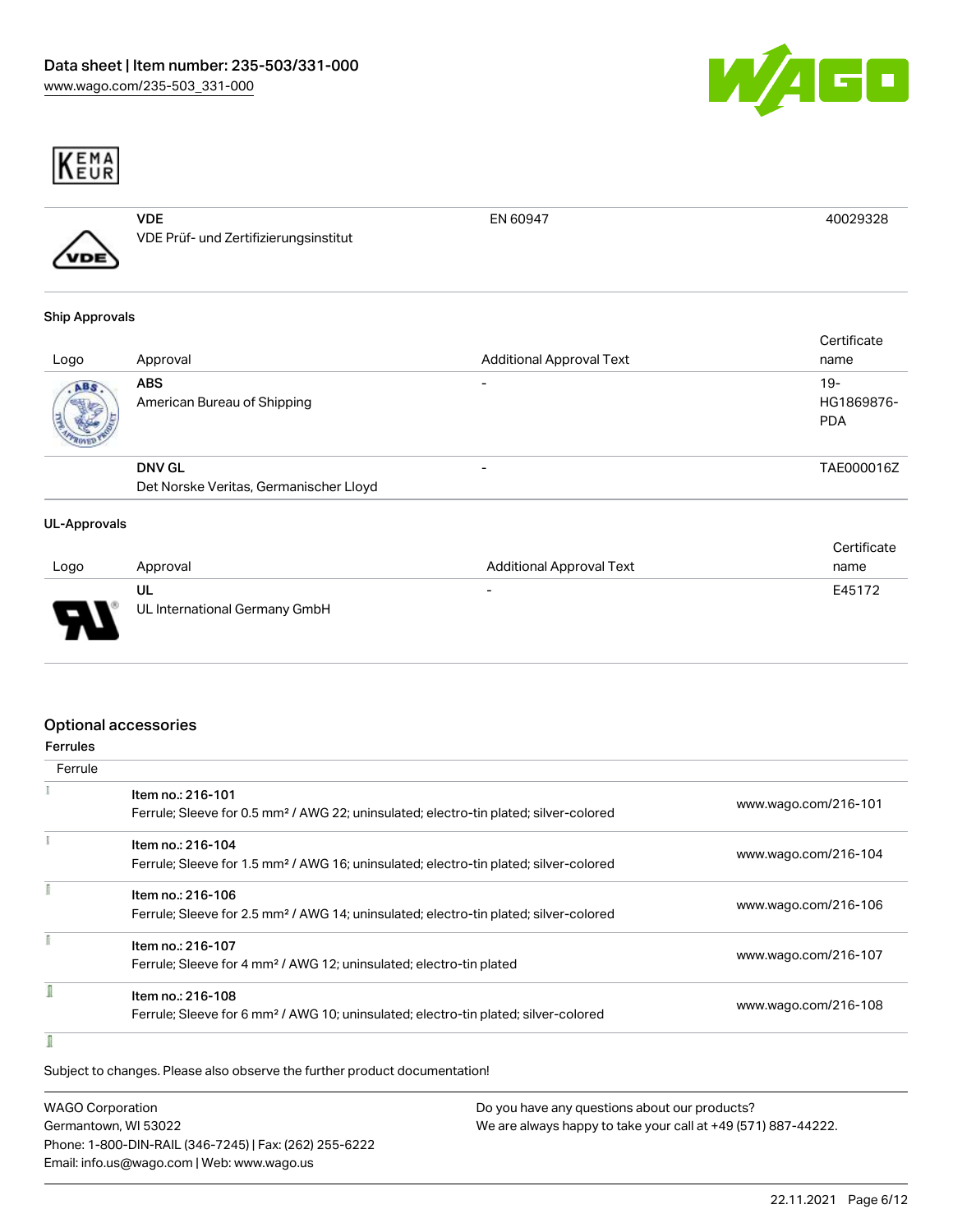[www.wago.com/235-503\\_331-000](http://www.wago.com/235-503_331-000)



|    | Item no.: 216-109<br>Ferrule; Sleeve for 10 mm <sup>2</sup> / AWG 8; uninsulated; electro-tin plated                                                                               | www.wago.com/216-109 |
|----|------------------------------------------------------------------------------------------------------------------------------------------------------------------------------------|----------------------|
|    | Item no.: 216-102<br>Ferrule; Sleeve for 0.75 mm <sup>2</sup> / AWG 20; uninsulated; electro-tin plated; silver-colored                                                            | www.wago.com/216-102 |
|    | Item no.: 216-103<br>Ferrule; Sleeve for 1 mm <sup>2</sup> / AWG 18; uninsulated; electro-tin plated                                                                               | www.wago.com/216-103 |
| Л  | Item no.: 216-110<br>Ferrule; Sleeve for 16 mm <sup>2</sup> / AWG 6; uninsulated; electro-tin plated; metallic brown                                                               | www.wago.com/216-110 |
|    | Item no.: 216-123<br>Ferrule; Sleeve for 1 mm <sup>2</sup> / AWG 18; uninsulated; electro-tin plated; silver-colored                                                               | www.wago.com/216-123 |
|    | Item no.: 216-122<br>Ferrule; Sleeve for 0.75 mm <sup>2</sup> / AWG 20; uninsulated; electro-tin plated; silver-colored                                                            | www.wago.com/216-122 |
| J. | Item no.: 216-124<br>Ferrule; Sleeve for 1.5 mm <sup>2</sup> / AWG 16; uninsulated; electro-tin plated                                                                             | www.wago.com/216-124 |
|    | Item no.: 216-142<br>Ferrule; Sleeve for 0.75 mm <sup>2</sup> / 18 AWG; uninsulated; electro-tin plated; electrolytic copper; gastight<br>crimped; acc. to DIN 46228, Part 1/08.92 | www.wago.com/216-142 |
|    | Item no.: 216-132<br>Ferrule; Sleeve for 0.34 mm <sup>2</sup> / AWG 24; uninsulated; electro-tin plated                                                                            | www.wago.com/216-132 |
|    | Item no.: 216-121<br>Ferrule; Sleeve for 0.5 mm <sup>2</sup> / AWG 22; uninsulated; electro-tin plated; silver-colored                                                             | www.wago.com/216-121 |
|    | Item no.: 216-143<br>Ferrule; Sleeve for 1 mm <sup>2</sup> / AWG 18; uninsulated; electro-tin plated; electrolytic copper; gastight<br>crimped; acc. to DIN 46228, Part 1/08.92    | www.wago.com/216-143 |
|    | Item no.: 216-131<br>Ferrule; Sleeve for 0.25 mm <sup>2</sup> / AWG 24; uninsulated; electro-tin plated; silver-colored                                                            | www.wago.com/216-131 |
|    | Item no.: 216-141<br>Ferrule; Sleeve for 0.5 mm <sup>2</sup> / 20 AWG; uninsulated; electro-tin plated; electrolytic copper; gastight<br>crimped; acc. to DIN 46228, Part 1/08.92  | www.wago.com/216-141 |
|    | Item no.: 216-152<br>Ferrule; Sleeve for 0.34 mm <sup>2</sup> / AWG 24; uninsulated; electro-tin plated                                                                            | www.wago.com/216-152 |
|    | Item no.: 216-203<br>Ferrule; Sleeve for 1 mm <sup>2</sup> / AWG 18; insulated; electro-tin plated; red                                                                            | www.wago.com/216-203 |
| Ä  | Item no.: 216-206<br>Ferrule; Sleeve for 2.5 mm <sup>2</sup> / AWG 14; insulated; electro-tin plated; blue                                                                         | www.wago.com/216-206 |
|    | Item no.: 216-207<br>Ferrule; Sleeve for 4 mm <sup>2</sup> / AWG 12; insulated; electro-tin plated; gray                                                                           | www.wago.com/216-207 |
|    | Item no.: 216-202<br>Ferrule; Sleeve for 0.75 mm <sup>2</sup> / 18 AWG; insulated; electro-tin plated; gray                                                                        | www.wago.com/216-202 |

WAGO Corporation Germantown, WI 53022 Phone: 1-800-DIN-RAIL (346-7245) | Fax: (262) 255-6222 Email: info.us@wago.com | Web: www.wago.us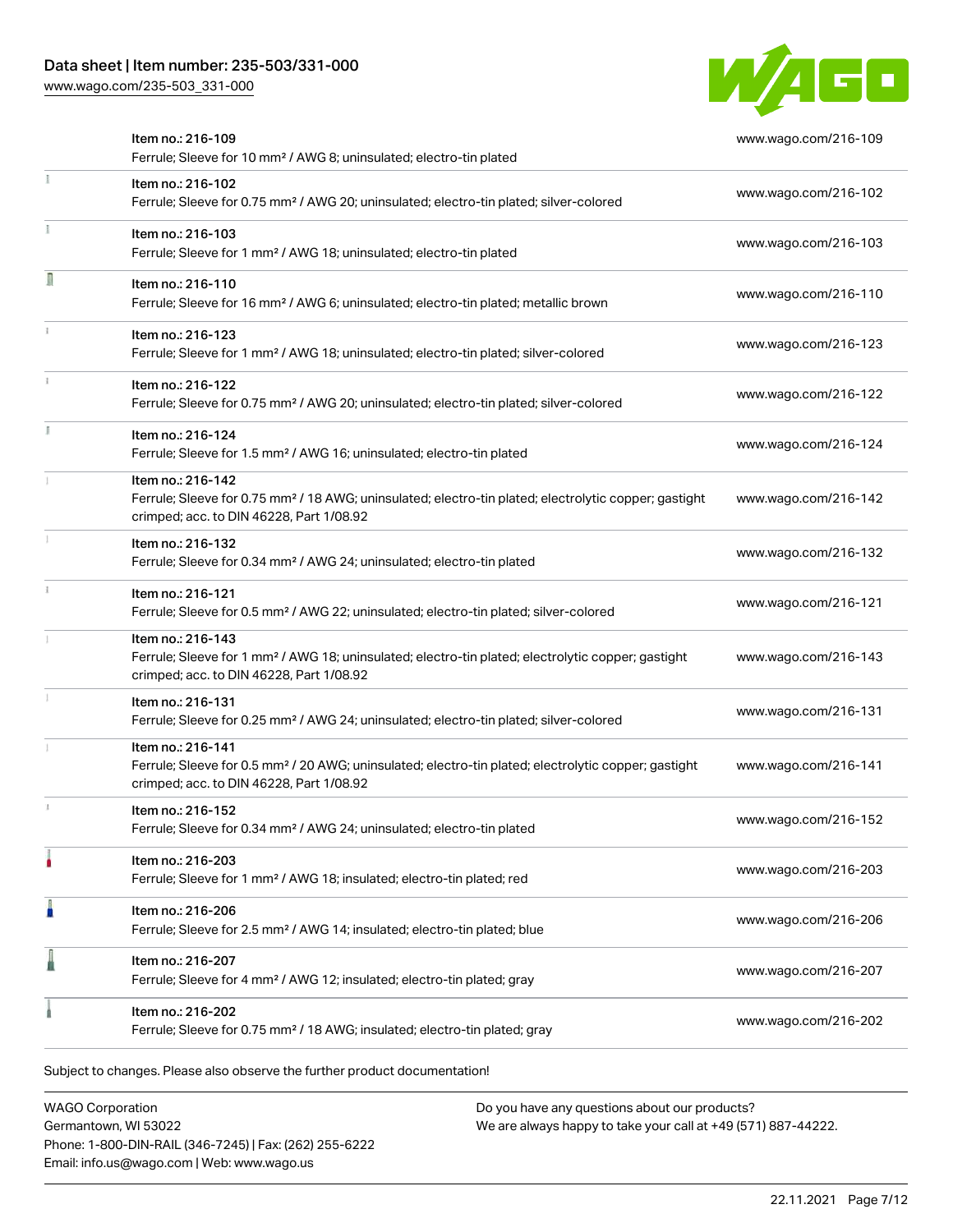[www.wago.com/235-503\\_331-000](http://www.wago.com/235-503_331-000)



|   | Item no.: 216-151<br>Ferrule; Sleeve for 0.25 mm <sup>2</sup> / AWG 24; uninsulated; electro-tin plated                                                                                                    | www.wago.com/216-151 |
|---|------------------------------------------------------------------------------------------------------------------------------------------------------------------------------------------------------------|----------------------|
| 1 | Item no.: 216-204<br>Ferrule; Sleeve for 1.5 mm <sup>2</sup> / AWG 16; insulated; electro-tin plated; black                                                                                                | www.wago.com/216-204 |
|   | Item no.: 216-209<br>Ferrule; Sleeve for 10 mm <sup>2</sup> / AWG 8; insulated; electro-tin plated; red                                                                                                    | www.wago.com/216-209 |
|   | Item no.: 216-205<br>Ferrule; Sleeve for 2.08 mm <sup>2</sup> / AWG 14; insulated; electro-tin plated; yellow                                                                                              | www.wago.com/216-205 |
|   | Item no.: 216-144<br>Ferrule; Sleeve for 1.5 mm <sup>2</sup> / AWG 16; uninsulated; electro-tin plated; electrolytic copper; gastight<br>crimped; acc. to DIN 46228, Part 1/08.92; silver-colored          | www.wago.com/216-144 |
|   | Item no.: 216-208<br>Ferrule; Sleeve for 6 mm <sup>2</sup> / AWG 10; insulated; electro-tin plated; electrolytic copper; gastight crimped; www.wago.com/216-208<br>acc. to DIN 46228, Part 4/09.90; yellow |                      |
|   | Item no.: 216-201<br>Ferrule; Sleeve for 0.5 mm <sup>2</sup> / 20 AWG; insulated; electro-tin plated; white                                                                                                | www.wago.com/216-201 |
| ۸ | Item no.: 216-223<br>Ferrule; Sleeve for 1 mm <sup>2</sup> / AWG 18; insulated; electro-tin plated; red                                                                                                    | www.wago.com/216-223 |
|   | Item no.: 216-210<br>Ferrule; Sleeve for 16 mm <sup>2</sup> / AWG 6; insulated; electro-tin plated; electrolytic copper; gastight crimped; www.wago.com/216-210<br>acc. to DIN 46228, Part 4/09.90; blue   |                      |
|   | Item no.: 216-241<br>Ferrule; Sleeve for 0.5 mm <sup>2</sup> / 20 AWG; insulated; electro-tin plated; electrolytic copper; gastight<br>crimped; acc. to DIN 46228, Part 4/09.90; white                     | www.wago.com/216-241 |
|   | Item no.: 216-242<br>Ferrule; Sleeve for 0.75 mm <sup>2</sup> / 18 AWG; insulated; electro-tin plated; electrolytic copper; gastight<br>crimped; acc. to DIN 46228, Part 4/09.90; gray                     | www.wago.com/216-242 |
|   | Item no.: 216-222<br>Ferrule; Sleeve for 0.75 mm <sup>2</sup> / 18 AWG; insulated; electro-tin plated; gray                                                                                                | www.wago.com/216-222 |
|   | Item no.: 216-221<br>Ferrule; Sleeve for 0.5 mm <sup>2</sup> / 20 AWG; insulated; electro-tin plated; white                                                                                                | www.wago.com/216-221 |
| 1 | ltem no.: 216-224<br>Ferrule; Sleeve for 1.5 mm <sup>2</sup> / AWG 16; insulated; electro-tin plated; black                                                                                                | www.wago.com/216-224 |
| ۸ | Item no.: 216-243<br>Ferrule; Sleeve for 1 mm <sup>2</sup> / AWG 18; insulated; electro-tin plated; electrolytic copper; gastight crimped; www.wago.com/216-243<br>acc. to DIN 46228, Part 4/09.90; red    |                      |
| 1 | Item no.: 216-244<br>Ferrule; Sleeve for 1.5 mm <sup>2</sup> / AWG 16; insulated; electro-tin plated; electrolytic copper; gastight<br>crimped; acc. to DIN 46228, Part 4/09.90; black                     | www.wago.com/216-244 |
| ۵ | Item no.: 216-263<br>Ferrule; Sleeve for 1 mm <sup>2</sup> / AWG 18; insulated; electro-tin plated; electrolytic copper; gastight crimped; www.wago.com/216-263<br>acc. to DIN 46228, Part 4/09.90; red    |                      |

WAGO Corporation Germantown, WI 53022 Phone: 1-800-DIN-RAIL (346-7245) | Fax: (262) 255-6222 Email: info.us@wago.com | Web: www.wago.us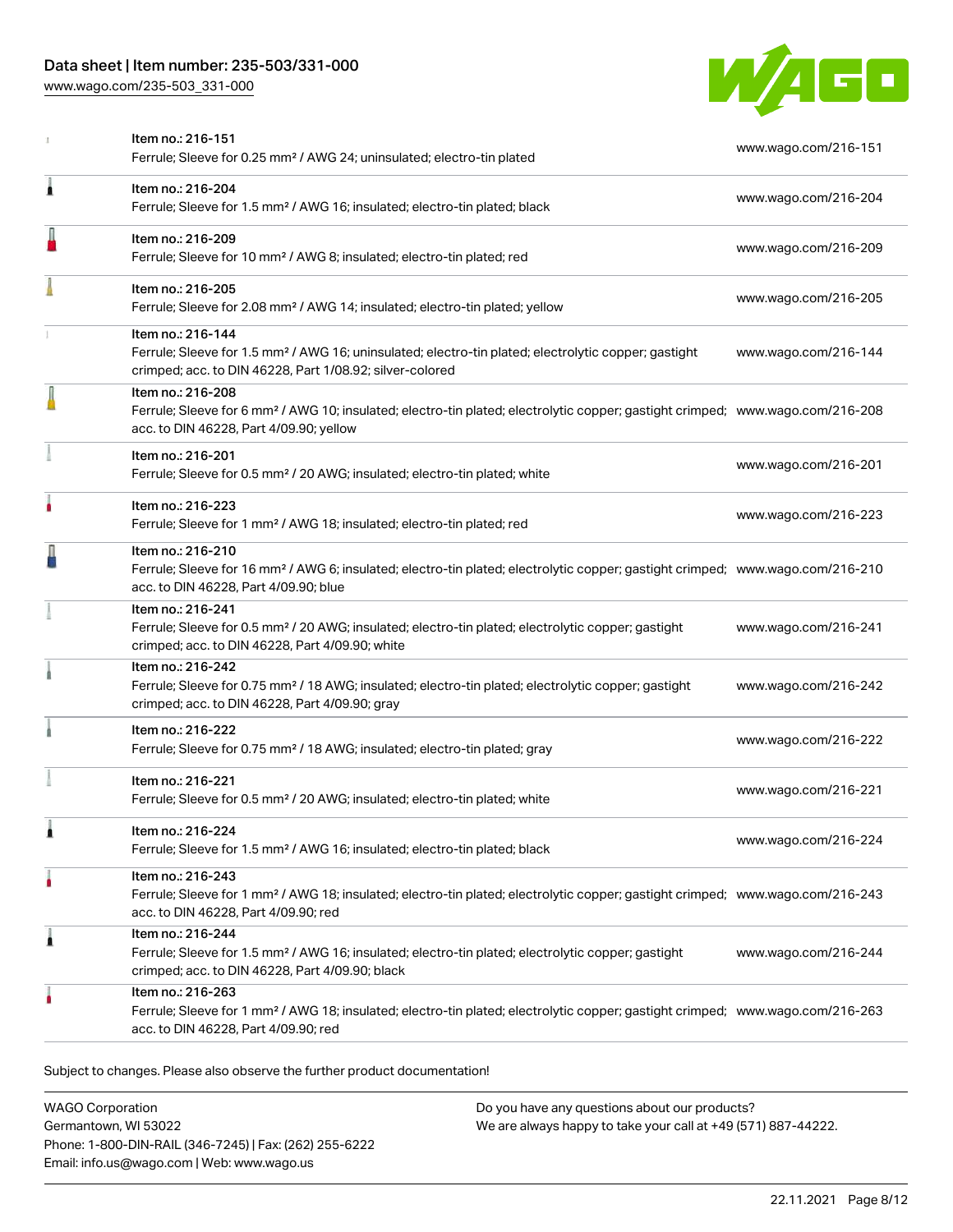[www.wago.com/235-503\\_331-000](http://www.wago.com/235-503_331-000)



|                                   | Item no.: 216-246<br>www.wago.com/216-246<br>Ferrule; Sleeve for 2.5 mm <sup>2</sup> / AWG 14; insulated; electro-tin plated; electrolytic copper; gastight<br>crimped; acc. to DIN 46228, Part 4/09.90; blue |            |                      |          |  |
|-----------------------------------|---------------------------------------------------------------------------------------------------------------------------------------------------------------------------------------------------------------|------------|----------------------|----------|--|
| ñ                                 | Item no.: 216-266<br>Ferrule; Sleeve for 2.5 mm <sup>2</sup> / AWG 14; insulated; electro-tin plated; electrolytic copper; gastight<br>crimped; acc. to DIN 46228, Part 4/09.90; blue                         |            | www.wago.com/216-266 |          |  |
| 1                                 | Item no.: 216-264<br>Ferrule; Sleeve for 1.5 mm <sup>2</sup> / AWG 16; insulated; electro-tin plated; electrolytic copper; gastight<br>crimped; acc. to DIN 46228, Part 4/09.90; black                        |            | www.wago.com/216-264 |          |  |
| 1                                 | Item no.: 216-284<br>Ferrule; Sleeve for 1.5 mm <sup>2</sup> / AWG 16; insulated; electro-tin plated; electrolytic copper; gastight<br>crimped; acc. to DIN 46228, Part 4/09.90; black                        |            | www.wago.com/216-284 |          |  |
| n                                 | Item no.: 216-286<br>Ferrule; Sleeve for 2.5 mm <sup>2</sup> / AWG 14; insulated; electro-tin plated; electrolytic copper; gastight<br>crimped; acc. to DIN 46228, Part 4/09.90; blue                         |            | www.wago.com/216-286 |          |  |
|                                   | Item no.: 216-287<br>Ferrule; Sleeve for 4 mm <sup>2</sup> / AWG 12; insulated; electro-tin plated; electrolytic copper; gastight crimped; www.wago.com/216-287<br>acc. to DIN 46228, Part 4/09.90; gray      |            |                      |          |  |
|                                   | Item no.: 216-262<br>Ferrule; Sleeve for 0.75 mm <sup>2</sup> / 18 AWG; insulated; electro-tin plated; electrolytic copper; gastight<br>crimped; acc. to DIN 46228, Part 4/09.90; gray                        |            | www.wago.com/216-262 |          |  |
|                                   | Item no.: 216-288<br>Ferrule; Sleeve for 6 mm <sup>2</sup> / AWG 10; insulated; electro-tin plated; electrolytic copper; gastight crimped; www.wago.com/216-288<br>acc. to DIN 46228, Part 4/09.90; yellow    |            |                      |          |  |
|                                   | Item no.: 216-289<br>Ferrule; Sleeve for 10 mm <sup>2</sup> / AWG 8; insulated; electro-tin plated; electrolytic copper; gastight crimped; www.wago.com/216-289<br>acc. to DIN 46228, Part 4/09.90; red       |            |                      |          |  |
|                                   | Item no.: 216-301<br>Ferrule; Sleeve for 0.25 mm <sup>2</sup> / AWG 24; insulated; electro-tin plated; yellow                                                                                                 |            | www.wago.com/216-301 |          |  |
|                                   | Item no.: 216-321<br>Ferrule; Sleeve for 0.25 mm <sup>2</sup> / AWG 24; insulated; electro-tin plated; yellow                                                                                                 |            | www.wago.com/216-321 |          |  |
|                                   | Item no.: 216-322<br>Ferrule; Sleeve for 0.34 mm <sup>2</sup> / 22 AWG; insulated; electro-tin plated; green                                                                                                  |            | www.wago.com/216-322 |          |  |
|                                   | Item no.: 216-267<br>Ferrule; Sleeve for 4 mm <sup>2</sup> / AWG 12; insulated; electro-tin plated; electrolytic copper; gastight crimped; www.wago.com/216-267<br>acc. to DIN 46228, Part 4/09.90; gray      |            |                      |          |  |
|                                   | Item no.: 216-302<br>Ferrule; Sleeve for 0.34 mm <sup>2</sup> / 22 AWG; insulated; electro-tin plated; light turquoise                                                                                        |            | www.wago.com/216-302 |          |  |
| <b>Downloads</b><br>Documentation |                                                                                                                                                                                                               |            |                      |          |  |
| <b>Additional Information</b>     |                                                                                                                                                                                                               |            |                      |          |  |
| <b>Technical explanations</b>     |                                                                                                                                                                                                               | 2019 Apr 3 | pdf                  | Download |  |
|                                   | Subject to changes. Please also observe the further product documentation!                                                                                                                                    |            |                      |          |  |

| <b>WAGO Corporation</b>                                | Do you have any questions about our products?                 |
|--------------------------------------------------------|---------------------------------------------------------------|
| Germantown, WI 53022                                   | We are always happy to take your call at +49 (571) 887-44222. |
| Phone: 1-800-DIN-RAIL (346-7245)   Fax: (262) 255-6222 |                                                               |
| Email: info.us@wago.com   Web: www.wago.us             |                                                               |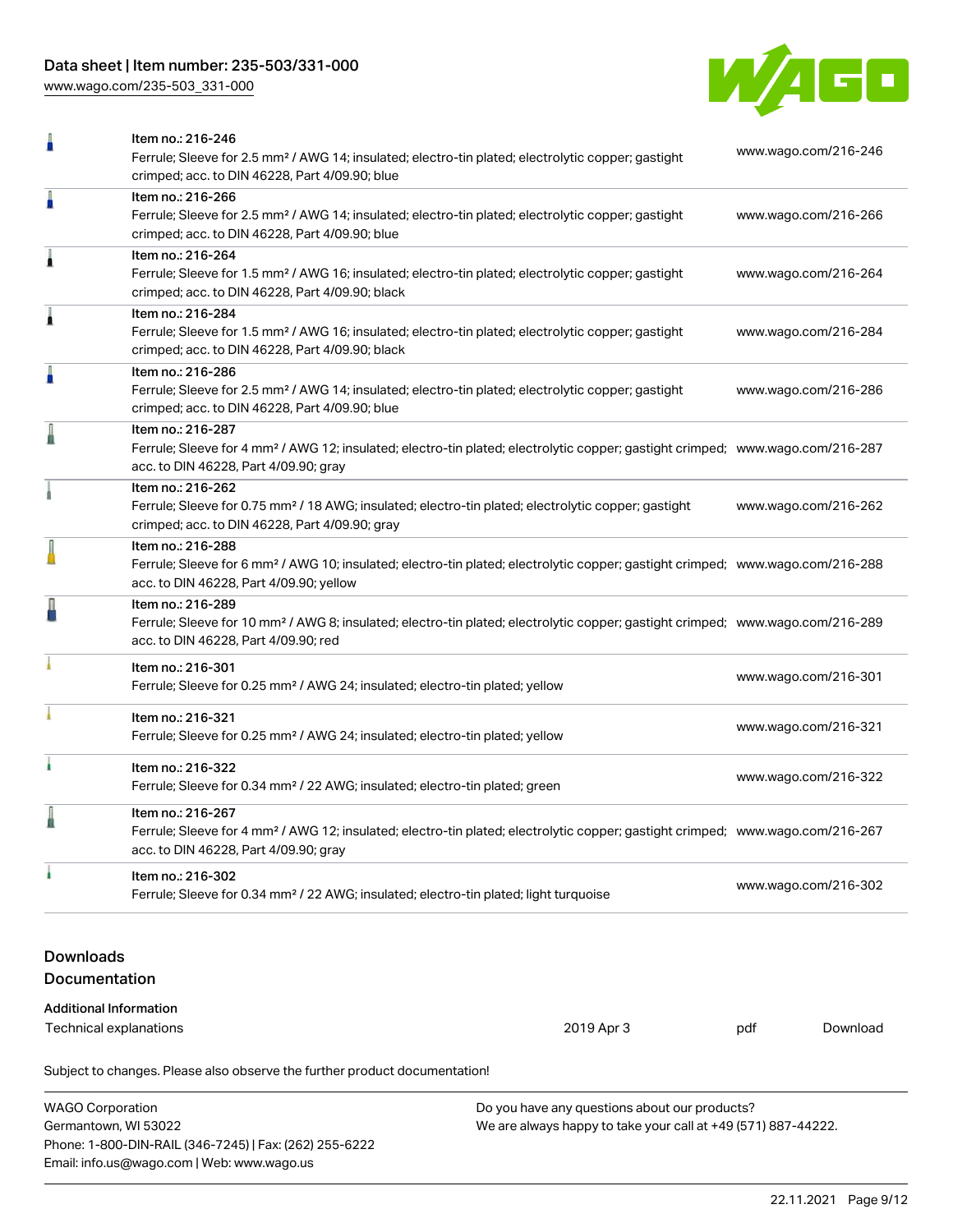

2.0 MB

| <b>CAD</b> files                                                                                                                                                                                               |            |          |
|----------------------------------------------------------------------------------------------------------------------------------------------------------------------------------------------------------------|------------|----------|
| CAD data                                                                                                                                                                                                       |            |          |
| 2D/3D Models 235-503/331-000                                                                                                                                                                                   | <b>URL</b> | Download |
| <b>CAE</b> data                                                                                                                                                                                                |            |          |
| EPLAN Data Portal 235-503/331-000                                                                                                                                                                              | <b>URL</b> | Download |
| ZUKEN Portal 235-503/331-000                                                                                                                                                                                   | <b>URL</b> | Download |
| EPLAN Data Portal 235-503/331-000                                                                                                                                                                              | <b>URL</b> | Download |
| <b>PCB Design</b>                                                                                                                                                                                              |            |          |
| Symbol and Footprint 235-503/331-000<br>CAx data for your PCB design, consisting of "schematic symbols and PCB footprints",<br>allow easy integration of the WAGO component into your development environment. | <b>URL</b> | Download |
| Supported formats:                                                                                                                                                                                             |            |          |
| ш<br>Accel EDA 14 & 15                                                                                                                                                                                         |            |          |
| Ш<br>Altium 6 to current version                                                                                                                                                                               |            |          |
| ш<br>Cadence Allegro                                                                                                                                                                                           |            |          |
| ш<br>DesignSpark                                                                                                                                                                                               |            |          |
| Ш<br>Eagle Libraries                                                                                                                                                                                           |            |          |
| ш<br>KiCad                                                                                                                                                                                                     |            |          |
| H.<br><b>Mentor Graphics BoardStation</b>                                                                                                                                                                      |            |          |
| Ш<br>Mentor Graphics Design Architect                                                                                                                                                                          |            |          |
| ш<br>Mentor Graphics Design Expedition 99 and 2000                                                                                                                                                             |            |          |
| Ш<br>OrCAD 9.X PCB and Capture                                                                                                                                                                                 |            |          |
| H.<br>PADS PowerPCB 3, 3.5, 4.X, and 5.X                                                                                                                                                                       |            |          |
| PADS PowerPCB and PowerLogic 3.0<br>ш                                                                                                                                                                          |            |          |
| PCAD 2000, 2001, 2002, 2004, and 2006                                                                                                                                                                          |            |          |
| Ш<br>Pulsonix 8.5 or newer                                                                                                                                                                                     |            |          |
| ш<br><b>STL</b>                                                                                                                                                                                                |            |          |
| 3D STEP                                                                                                                                                                                                        |            |          |
| ш<br>TARGET 3001!                                                                                                                                                                                              |            |          |

Subject to changes. Please also observe the further product documentation!

WAGO Corporation Germantown, WI 53022 Phone: 1-800-DIN-RAIL (346-7245) | Fax: (262) 255-6222 Email: info.us@wago.com | Web: www.wago.us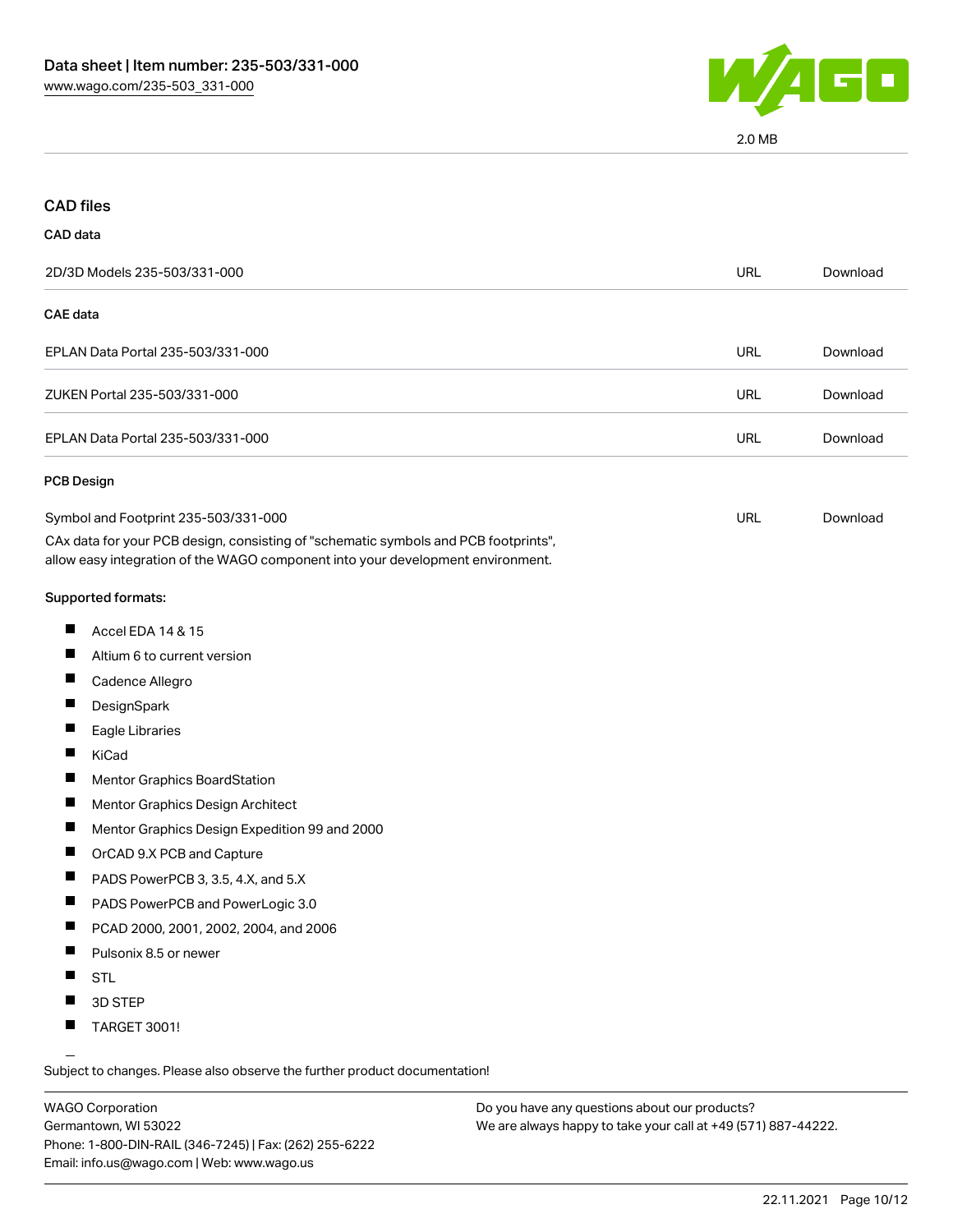- 
- $\blacksquare$ View Logic ViewDraw
- П Quadcept
- $\blacksquare$ Zuken CadStar 3 and 4
- $\blacksquare$ Zuken CR-5000 and CR-8000

PCB Component Libraries (EDA), PCB CAD Library Ultra Librarian

## Environmental Product Compliance

### Compliance Search

Environmental Product Compliance 235-503/331-000 PCB terminal block; push-button; 1.5 mm²; Pin spacing 7.5/7.62 mm; 3-pole; Push-in CAGE CLAMP®; 1,50 mm²; gray URL [Download](https://www.wago.com/global/d/ComplianceLinkMediaContainer_235-503_331-000)

## Installation Notes

#### Conductor termination



Inserting/removing fine-stranded conductors via push-button.



Insert/remove fine-stranded conductors with ferrules via push-button.



Insert solid conductors via push-in termination.

#### Installation





Subject to changes. Please also observe the further product documentation!

WAGO Corporation Germantown, WI 53022 Phone: 1-800-DIN-RAIL (346-7245) | Fax: (262) 255-6222 Email: info.us@wago.com | Web: www.wago.us